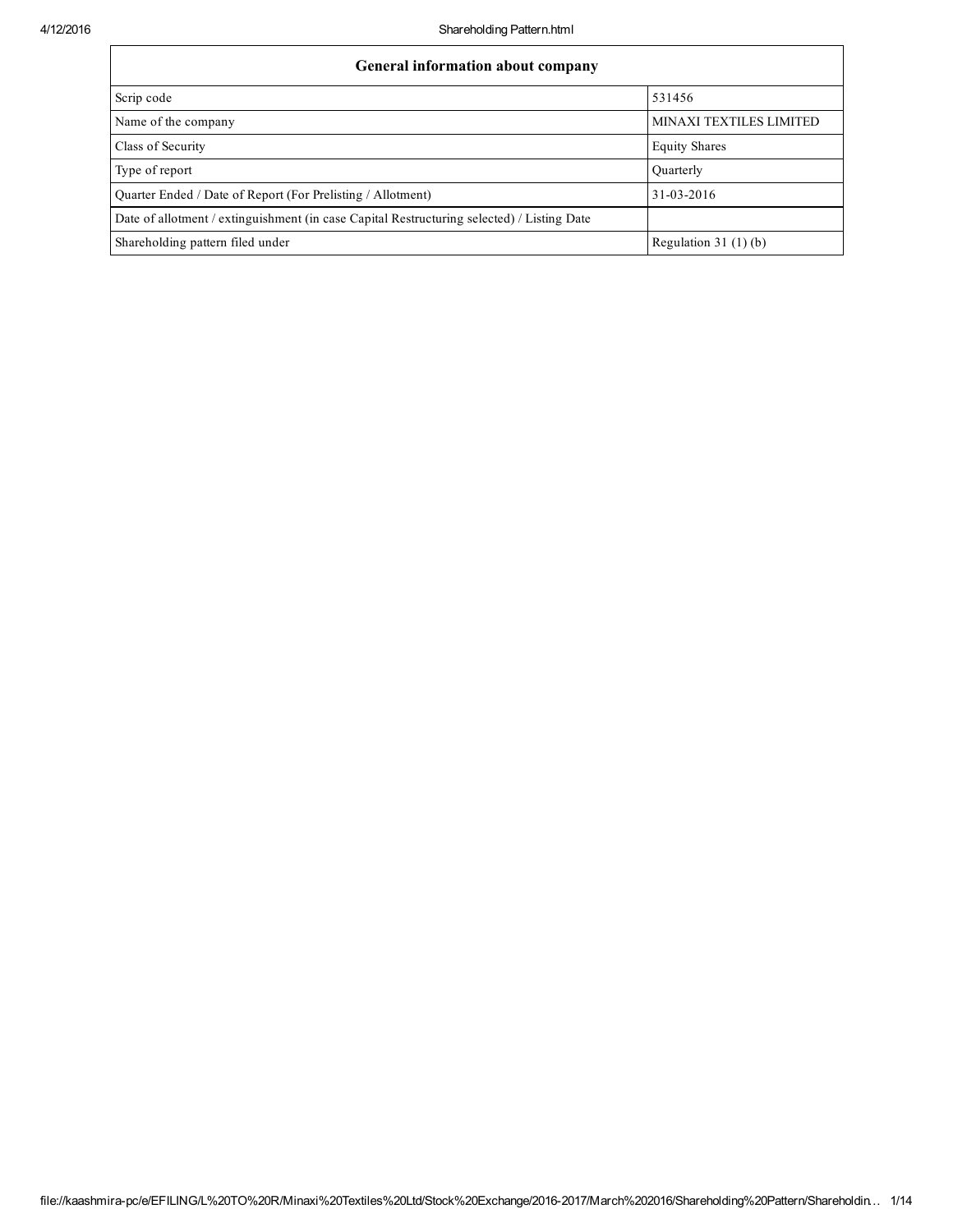| Sr. No.        | <b>Particular</b>                                                                      | Yes/No         |
|----------------|----------------------------------------------------------------------------------------|----------------|
|                | Whether the Listed Entity has issued any partly paid up shares?                        | N <sub>0</sub> |
| $\overline{2}$ | Whether the Listed Entity has issued any Convertible Securities?                       | N <sub>0</sub> |
|                | Whether the Listed Entity has issued any Warrants?                                     | N <sub>0</sub> |
| $\overline{4}$ | Whether the Listed Entity has any shares against which depository receipts are issued? | N <sub>0</sub> |
|                | Whether the Listed Entity has any shares in locked-in?                                 | N <sub>0</sub> |
| 6              | Whether any shares held by promoters are pledge or otherwise encumbered?               | N <sub>0</sub> |
|                | Whether company has equity shares with differential voting rights?                     | No             |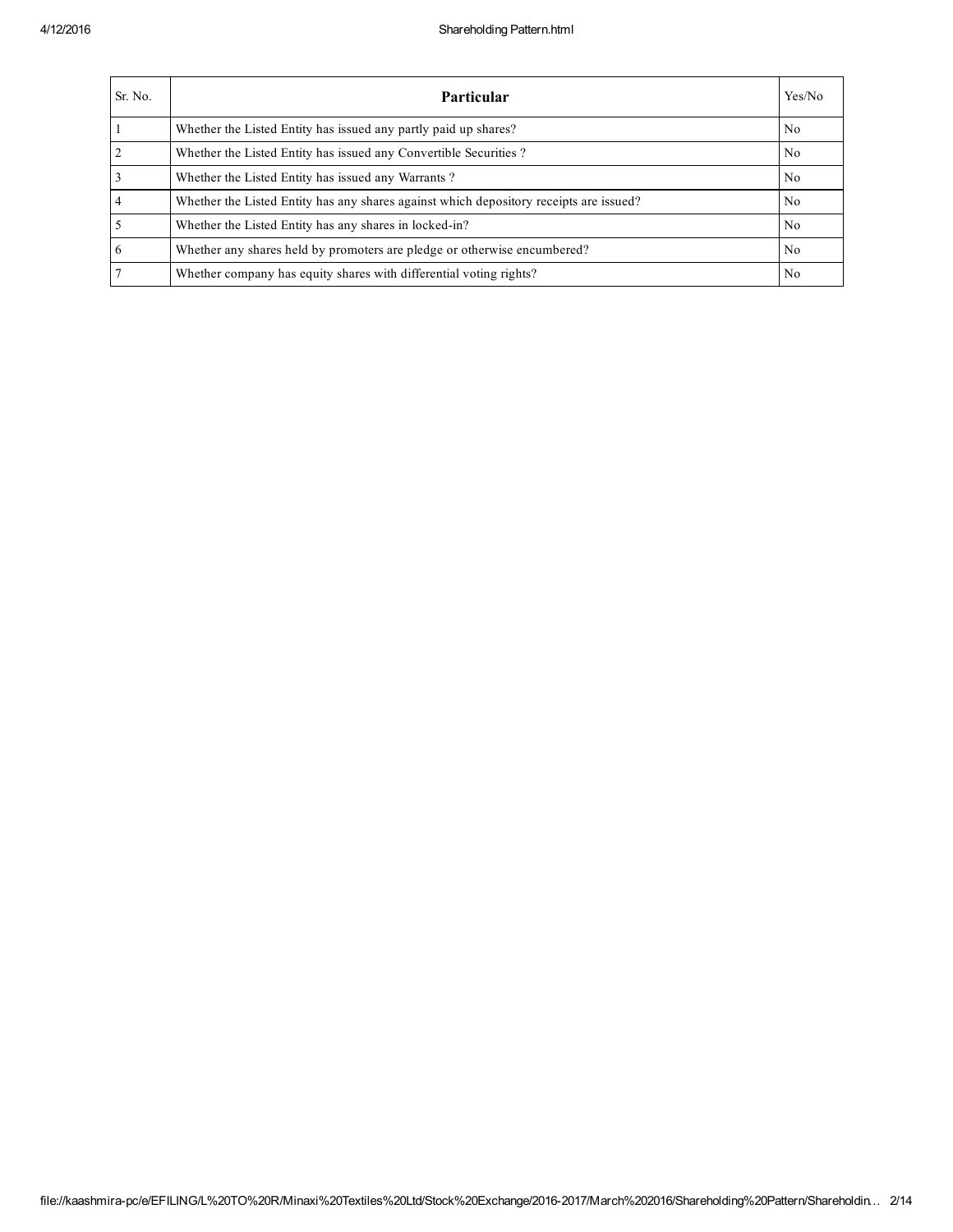|                 | Category                                | Nos. Of      | No. of<br>fully paid  | No. Of<br>Partly<br>paid-up | No. Of<br>shares         | Total nos.<br>shares     | Shareholding as a<br>% of total no. of<br>shares (calculated<br>as per SCRR,<br>1957) (VIII) As a<br>% of $(A+B+C2)$ | Number of Voting Rights held in each<br>class of securities (IX) |               |          |                       |
|-----------------|-----------------------------------------|--------------|-----------------------|-----------------------------|--------------------------|--------------------------|----------------------------------------------------------------------------------------------------------------------|------------------------------------------------------------------|---------------|----------|-----------------------|
| Category<br>(I) | of<br>shareholder                       | shareholders | up equity             | equity                      | underlying<br>Depository | held (VII)               |                                                                                                                      | No of Voting (XIV) Rights                                        |               |          | Total as              |
| (II)            |                                         | (III)        | shares<br>held $(IV)$ | shares<br>held<br>(V)       | Receipts<br>(VI)         | $= (IV) +$<br>$(V)+(VI)$ |                                                                                                                      | Class eg:<br>X                                                   | Class<br>eg:y | Total    | $a\%$ of<br>$(A+B+C)$ |
| (A)             | Promoter<br>$\&$<br>Promoter<br>Group   | 6            | 18824008              |                             |                          | 18824008                 | 38.09                                                                                                                | 18824008                                                         |               | 18824008 | 38.09                 |
| (B)             | Public                                  | 4382         | 30591992              |                             |                          | 30591992                 | 61.91                                                                                                                | 30591992                                                         |               | 30591992 | 61.91                 |
| (C)             | Non<br>Promoter-<br>Non Public          |              |                       |                             |                          |                          |                                                                                                                      |                                                                  |               |          |                       |
| (C1)            | <b>Shares</b><br>underlying<br>DRs      |              |                       |                             |                          |                          |                                                                                                                      |                                                                  |               |          |                       |
| (C2)            | Shares held<br>by<br>Employee<br>Trusts |              |                       |                             |                          |                          |                                                                                                                      |                                                                  |               |          |                       |
|                 | Total                                   | 4388         | 49416000              |                             |                          | 49416000                 |                                                                                                                      | 49416000                                                         |               | 49416000 | 100                   |

## Table I - Summary Statement holding of specified securities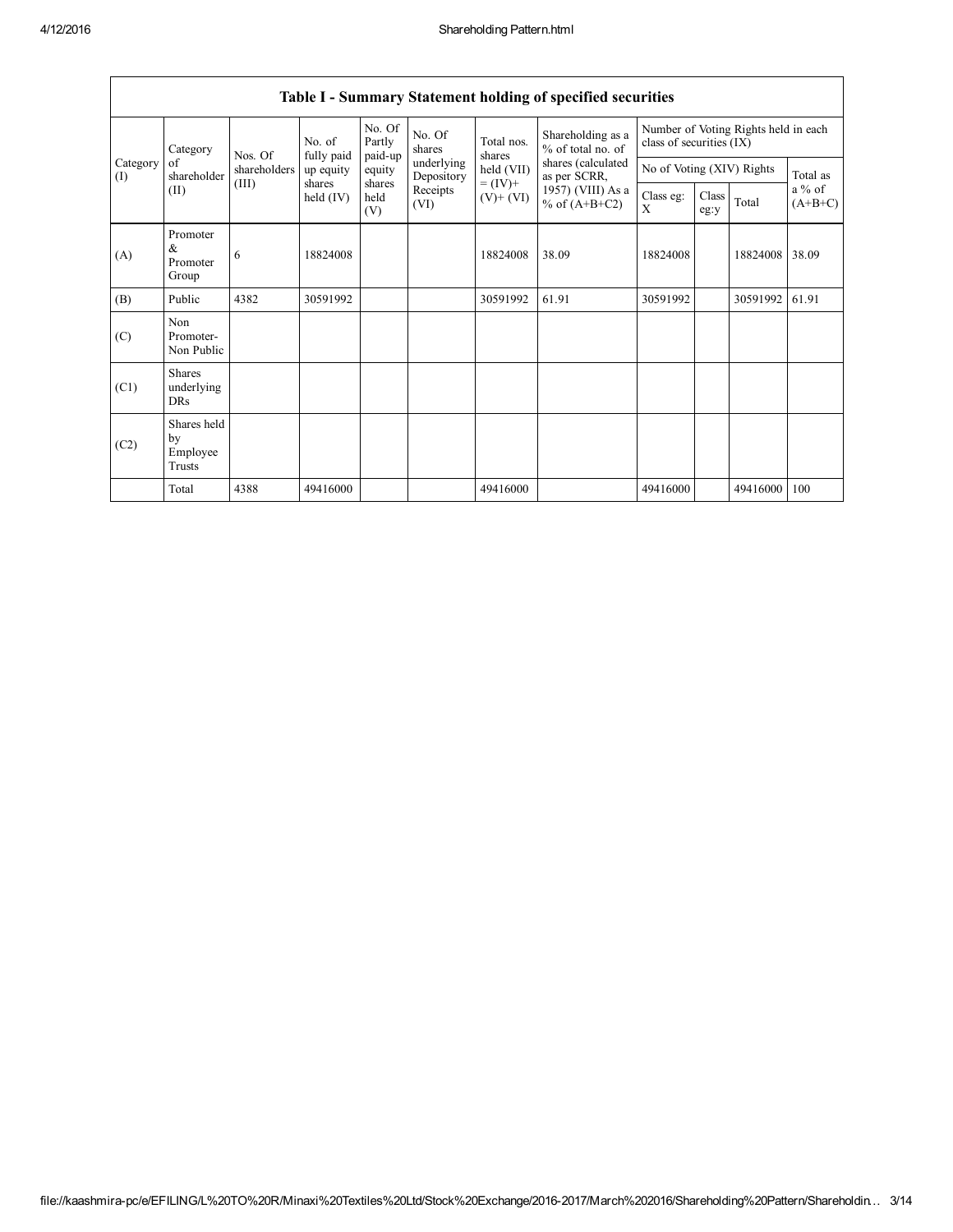|                 |                                                |                                                                                                                 |        |                                                                                                                 | Table I - Summary Statement holding of specified securities                                                                                                                      |                                        |                                                  |                                                                               |                                                  |                                       |
|-----------------|------------------------------------------------|-----------------------------------------------------------------------------------------------------------------|--------|-----------------------------------------------------------------------------------------------------------------|----------------------------------------------------------------------------------------------------------------------------------------------------------------------------------|----------------------------------------|--------------------------------------------------|-------------------------------------------------------------------------------|--------------------------------------------------|---------------------------------------|
| Category<br>(1) | Category<br>of<br>shareholder<br>(II)          | No. Of<br><b>Shares</b><br>Underlying<br>Outstanding<br>Warrants<br>convertible<br>$(X_i)$<br>securities<br>(X) | No. Of | No. Of Shares<br>Underlying<br>Outstanding<br>convertible<br>securities and<br>No. Of<br>Warrants $(Xi)$<br>(a) | Shareholding, as a %<br>assuming full<br>conversion of<br>convertible securities (<br>as a percentage of<br>diluted share capital)<br>$(XI) = (VII)+(X) As a %$<br>of $(A+B+C2)$ | Number of<br>Locked in<br>shares (XII) |                                                  | Number of<br><b>Shares</b><br>pledged or<br>otherwise<br>encumbered<br>(XIII) |                                                  | Number of<br>equity shares<br>held in |
|                 |                                                |                                                                                                                 |        |                                                                                                                 |                                                                                                                                                                                  | N <sub>0</sub><br>(a)                  | As a<br>$%$ of<br>total<br>Shares<br>held<br>(b) | No.<br>(a)                                                                    | As a<br>$%$ of<br>total<br>Shares<br>held<br>(b) | dematerialized<br>form $(XIV)$        |
| (A)             | Promoter &<br>Promoter<br>Group                |                                                                                                                 |        |                                                                                                                 | 38.09                                                                                                                                                                            |                                        |                                                  |                                                                               |                                                  | 18802008                              |
| (B)             | Public                                         |                                                                                                                 |        |                                                                                                                 | 61.91                                                                                                                                                                            |                                        |                                                  |                                                                               |                                                  | 28675392                              |
| (C)             | Non<br>Promoter-<br>Non Public                 |                                                                                                                 |        |                                                                                                                 |                                                                                                                                                                                  |                                        |                                                  |                                                                               |                                                  |                                       |
| (C1)            | <b>Shares</b><br>underlying<br><b>DRs</b>      |                                                                                                                 |        |                                                                                                                 |                                                                                                                                                                                  |                                        |                                                  |                                                                               |                                                  |                                       |
| (C2)            | Shares held<br>by<br>Employee<br><b>Trusts</b> |                                                                                                                 |        |                                                                                                                 |                                                                                                                                                                                  |                                        |                                                  |                                                                               |                                                  |                                       |
|                 | Total                                          |                                                                                                                 |        |                                                                                                                 |                                                                                                                                                                                  |                                        |                                                  |                                                                               |                                                  | 47477400                              |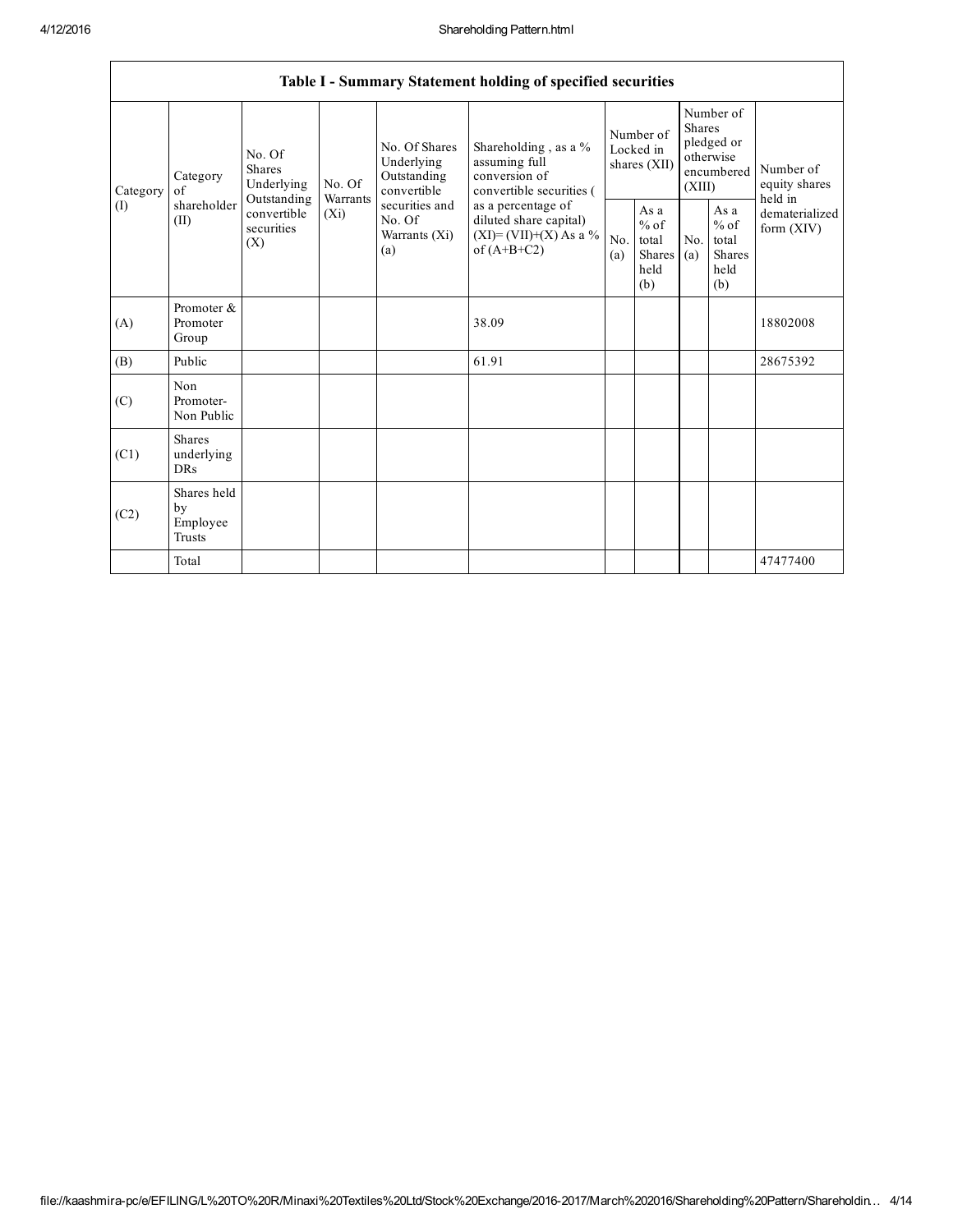|                                                                                                | Table II - Statement showing shareholding pattern of the Promoter and Promoter Group                                |                                                                                      |                                   |                                 |                                    |                             |                                                  |                               |               |                                 |                           |
|------------------------------------------------------------------------------------------------|---------------------------------------------------------------------------------------------------------------------|--------------------------------------------------------------------------------------|-----------------------------------|---------------------------------|------------------------------------|-----------------------------|--------------------------------------------------|-------------------------------|---------------|---------------------------------|---------------------------|
|                                                                                                |                                                                                                                     |                                                                                      | No. of<br>fully paid<br>up equity | No.<br>Of                       | No. Of                             | Total<br>nos.               | Shareholding<br>as a $%$ of<br>total no. of      | each class of securities (IX) |               | Number of Voting Rights held in |                           |
| Sr.                                                                                            | Category &<br>Name of the<br>Shareholders (I)                                                                       | Nos. Of<br>shareholders                                                              |                                   | Partly<br>paid-<br>up           | shares<br>underlying<br>Depository | shares<br>held<br>$(VII) =$ | shares<br>(calculated<br>as per                  | No of Voting (XIV) Rights     |               |                                 | Total<br>as a $%$<br>of   |
|                                                                                                |                                                                                                                     | (III)                                                                                | shares held<br>(IV)               | equity<br>shares<br>held<br>(V) | Receipts<br>(VI)                   | $(IV)+$<br>$(V)$ +<br>(VI)  | SCRR,<br>1957) (VIII)<br>As a % of<br>$(A+B+C2)$ | Class eg:<br>$\mathbf X$      | Class<br>eg:y | Total                           | Total<br>Voting<br>rights |
| $\mathbf{A}$                                                                                   |                                                                                                                     | Table II - Statement showing shareholding pattern of the Promoter and Promoter Group |                                   |                                 |                                    |                             |                                                  |                               |               |                                 |                           |
| (1)                                                                                            | Indian                                                                                                              |                                                                                      |                                   |                                 |                                    |                             |                                                  |                               |               |                                 |                           |
| (a)                                                                                            | Individuals/Hindu<br>undivided Family                                                                               | 6                                                                                    | 18824008                          |                                 |                                    | 18824008                    | 38.09                                            | 18824008                      |               | 18824008                        | 38.09                     |
| Sub-Total<br>(A)(1)                                                                            |                                                                                                                     | 6                                                                                    | 18824008                          |                                 |                                    | 18824008 38.09              |                                                  | 18824008                      |               | 18824008                        | 38.09                     |
| (2)                                                                                            | Foreign                                                                                                             |                                                                                      |                                   |                                 |                                    |                             |                                                  |                               |               |                                 |                           |
| Total<br>Shareholding<br>of Promoter<br>and<br>Promoter<br>Group $(A)=$<br>$(A)(1)+(A)$<br>(2) |                                                                                                                     | 6                                                                                    | 18824008                          |                                 |                                    | 18824008 38.09              |                                                  | 18824008                      |               | 18824008                        | 38.09                     |
| B                                                                                              | Table III - Statement showing shareholding pattern of the Public shareholder                                        |                                                                                      |                                   |                                 |                                    |                             |                                                  |                               |               |                                 |                           |
| (1)                                                                                            | Institutions                                                                                                        |                                                                                      |                                   |                                 |                                    |                             |                                                  |                               |               |                                 |                           |
| (3)                                                                                            | Non-institutions                                                                                                    |                                                                                      |                                   |                                 |                                    |                             |                                                  |                               |               |                                 |                           |
| (a(i))                                                                                         | Individuals -<br>i.Individual<br>shareholders<br>holding nominal<br>share capital up<br>to Rs. 2 lakhs.             | 4267                                                                                 | 20773017                          |                                 |                                    | 20773017                    | 42.04                                            | 20773017                      |               | 20773017                        | 42.04                     |
| (a(ii))                                                                                        | Individuals - ii.<br>Individual<br>shareholders<br>holding nominal<br>share capital in<br>excess of Rs. 2<br>lakhs. | 10                                                                                   | 6225076                           |                                 |                                    | 6225076                     | 12.6                                             | 6225076                       |               | 6225076                         | 12.6                      |
| (e)                                                                                            | Any Other<br>(specify)                                                                                              | 105                                                                                  | 3593899                           |                                 |                                    | 3593899                     | 7.27                                             | 3593899                       |               | 3593899                         | 7.27                      |
| Sub-Total<br>(B)(3)                                                                            |                                                                                                                     | 4382                                                                                 | 30591992                          |                                 |                                    | 30591992                    | 61.91                                            | 30591992                      |               | 30591992                        | 61.91                     |
| <b>Total Public</b><br>Shareholding<br>$(B)=(B)(1)+$<br>$(B)(2)+(B)$<br>(3)                    |                                                                                                                     | 4382                                                                                 | 30591992                          |                                 |                                    | 30591992 61.91              |                                                  | 30591992                      |               | 30591992                        | 61.91                     |
| $\mathbf C$                                                                                    | Table IV - Statement showing shareholding pattern of the Non Promoter- Non Public shareholder                       |                                                                                      |                                   |                                 |                                    |                             |                                                  |                               |               |                                 |                           |
| Total (<br>$A+B+C2$ )                                                                          |                                                                                                                     | 4388                                                                                 | 49416000                          |                                 |                                    | 49416000                    | 100                                              | 49416000                      |               | 49416000                        | 100                       |
| Total<br>$(A+B+C)$                                                                             |                                                                                                                     | 4388                                                                                 | 49416000                          |                                 |                                    | 49416000                    |                                                  | 49416000                      |               | 49416000                        | 100                       |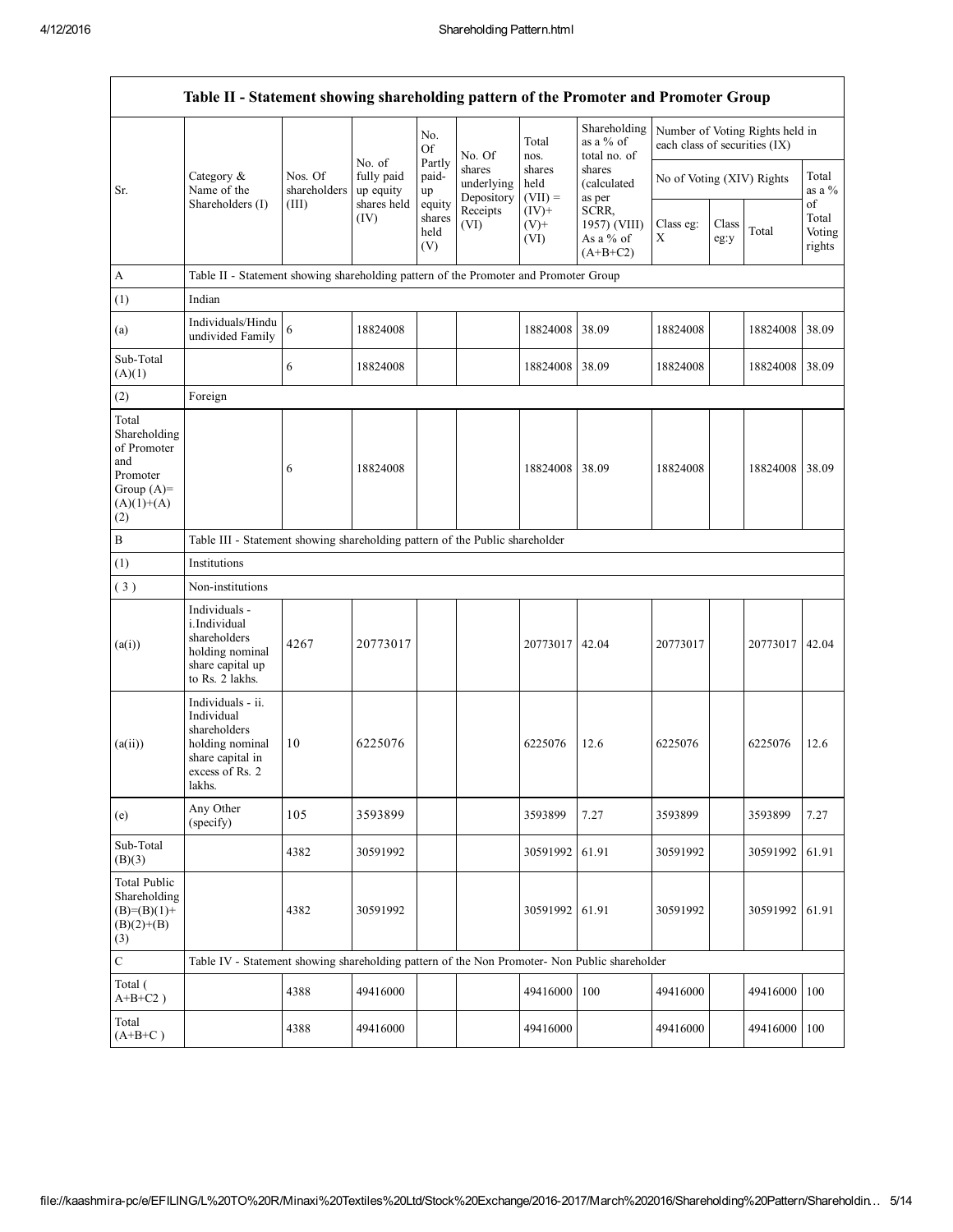|                                                                                         | Table II - Statement showing shareholding pattern of the Promoter and Promoter Group    |                                                                        |                                            |                                                                                                  |  |                                                  |            |                                                                               |                                                                       |  |
|-----------------------------------------------------------------------------------------|-----------------------------------------------------------------------------------------|------------------------------------------------------------------------|--------------------------------------------|--------------------------------------------------------------------------------------------------|--|--------------------------------------------------|------------|-------------------------------------------------------------------------------|-----------------------------------------------------------------------|--|
| Sr.                                                                                     | No. Of<br><b>Shares</b><br>Underlying<br>Outstanding<br>convertible<br>securities $(X)$ | No. Of<br>Warrants                                                     | No. Of Shares<br>Underlying<br>Outstanding | Shareholding, as a %<br>assuming full conversion of<br>convertible securities (as a              |  | Number of<br>Locked in<br>shares (XII)           |            | Number of<br><b>Shares</b><br>pledged or<br>otherwise<br>encumbered<br>(XIII) | Number of<br>equity shares<br>held in<br>dematerialized<br>form (XIV) |  |
|                                                                                         |                                                                                         | convertible<br>securities and<br>$(X_i)$<br>No. Of Warrants<br>(Xi)(a) |                                            | percentage of diluted share<br>capital) $(XI) = (VII)+(X) As$<br>a % of $(A+B+C2)$<br>No.<br>(a) |  | As a<br>$%$ of<br>total<br>Shares<br>held<br>(b) | No.<br>(a) | As a<br>$%$ of<br>total<br>Shares<br>held<br>(b)                              |                                                                       |  |
| $\mathbf{A}$                                                                            |                                                                                         |                                                                        |                                            | Table II - Statement showing shareholding pattern of the Promoter and Promoter Group             |  |                                                  |            |                                                                               |                                                                       |  |
| (1)                                                                                     | Indian                                                                                  |                                                                        |                                            |                                                                                                  |  |                                                  |            |                                                                               |                                                                       |  |
| (a)                                                                                     |                                                                                         |                                                                        |                                            | 38.09                                                                                            |  |                                                  |            |                                                                               | 18802008                                                              |  |
| Sub-Total (A)<br>(1)                                                                    |                                                                                         |                                                                        |                                            | 38.09                                                                                            |  |                                                  |            |                                                                               | 18802008                                                              |  |
| (2)                                                                                     | Foreign                                                                                 |                                                                        |                                            |                                                                                                  |  |                                                  |            |                                                                               |                                                                       |  |
| Total<br>Shareholding<br>of Promoter<br>and Promoter<br>Group $(A)=$<br>$(A)(1)+(A)(2)$ |                                                                                         |                                                                        |                                            | 38.09                                                                                            |  |                                                  |            |                                                                               | 18802008                                                              |  |
| $\, {\bf B}$                                                                            |                                                                                         |                                                                        |                                            | Table III - Statement showing shareholding pattern of the Public shareholder                     |  |                                                  |            |                                                                               |                                                                       |  |
| (1)                                                                                     | Institutions                                                                            |                                                                        |                                            |                                                                                                  |  |                                                  |            |                                                                               |                                                                       |  |
| (3)                                                                                     | Non-institutions                                                                        |                                                                        |                                            |                                                                                                  |  |                                                  |            |                                                                               |                                                                       |  |
| (a(i))                                                                                  |                                                                                         |                                                                        |                                            | 42.04                                                                                            |  |                                                  |            |                                                                               | 18936417                                                              |  |
| (a(ii))                                                                                 |                                                                                         |                                                                        |                                            | 12.6                                                                                             |  |                                                  |            |                                                                               | 6225076                                                               |  |
| (e)                                                                                     |                                                                                         |                                                                        |                                            | 7.27                                                                                             |  |                                                  |            |                                                                               | 3513899                                                               |  |
| Sub-Total (B)<br>(3)                                                                    |                                                                                         |                                                                        |                                            | 61.91                                                                                            |  |                                                  |            |                                                                               | 28675392                                                              |  |
| <b>Total Public</b><br>Shareholding<br>$(B)=(B)(1)+$<br>$(B)(2)+(B)(3)$                 |                                                                                         |                                                                        |                                            | 61.91                                                                                            |  |                                                  |            |                                                                               | 28675392                                                              |  |
| $\mathsf C$                                                                             |                                                                                         |                                                                        |                                            | Table IV - Statement showing shareholding pattern of the Non Promoter- Non Public shareholder    |  |                                                  |            |                                                                               |                                                                       |  |
| Total (<br>$A+B+C2$ )                                                                   |                                                                                         |                                                                        |                                            | 100                                                                                              |  |                                                  |            |                                                                               | 47477400                                                              |  |
| Total (A+B+C                                                                            |                                                                                         |                                                                        |                                            |                                                                                                  |  |                                                  |            |                                                                               | 47477400                                                              |  |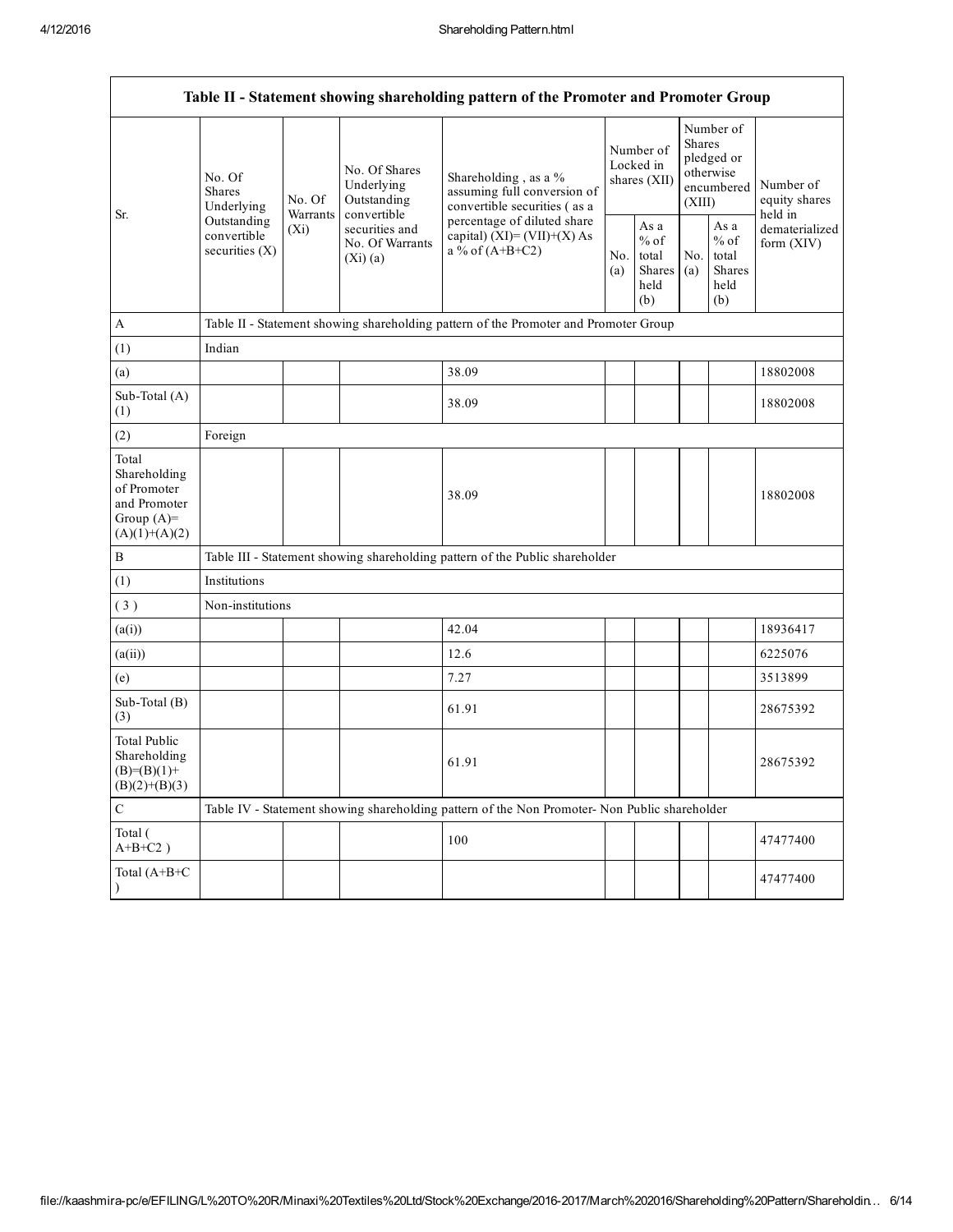| Individuals/Hindu undivided Family                                                                                                                                                          |                               |                                                               |                                 |                               |                            |                            |  |  |  |
|---------------------------------------------------------------------------------------------------------------------------------------------------------------------------------------------|-------------------------------|---------------------------------------------------------------|---------------------------------|-------------------------------|----------------------------|----------------------------|--|--|--|
| Searial No.                                                                                                                                                                                 | $\mathbf{1}$                  | $\overline{c}$                                                | 3                               | $\overline{4}$                | 5                          | 6                          |  |  |  |
| Name of the<br>Shareholders (I)                                                                                                                                                             | Bharathhai<br>Prabhudas Patel | Dineshkumar<br>Purusottamdas Patel                            | Kiritkumar<br>Shambhubhai Patel | Nirmal<br>Bharatbhai<br>Patel | Kanubhai<br>Somabhai Patel | Sujal<br>Kanubhai<br>Patel |  |  |  |
| PAN (II)                                                                                                                                                                                    | ABIPP7786M                    | ACEPP2392N                                                    | ACEPP2391R                      | ARWPP5122H                    | AGWPP5449A                 | AGWPP5454F                 |  |  |  |
| No. of fully paid<br>up equity shares<br>held $(V)$                                                                                                                                         | 8977850                       | 4459738                                                       | 4163297                         | 805840                        | 321702                     | 95581                      |  |  |  |
| No. Of Partly<br>paid-up equity<br>shares held (V)                                                                                                                                          |                               |                                                               |                                 |                               |                            |                            |  |  |  |
| No. Of shares<br>underlying<br>Depository<br>Receipts (VI)                                                                                                                                  |                               |                                                               |                                 |                               |                            |                            |  |  |  |
| Total nos, shares<br>held $(VII) = (IV) +$<br>$(V)+(VI)$                                                                                                                                    | 8977850                       | 4459738                                                       | 4163297                         | 805840                        | 321702                     | 95581                      |  |  |  |
| Shareholding as a<br>% of total no. of<br>shares (calculated<br>as per SCRR,<br>1957) (VIII) As a<br>% of $(A+B+C2)$                                                                        | 18.17                         | 9.02                                                          | 8.42                            | 1.63                          | 0.65                       | 0.19                       |  |  |  |
|                                                                                                                                                                                             |                               | Number of Voting Rights held in each class of securities (IX) |                                 |                               |                            |                            |  |  |  |
| Class eg: $X$                                                                                                                                                                               | 8977850                       | 4459738                                                       | 4163297                         | 805840                        | 321702                     | 95581                      |  |  |  |
| Class eg:y                                                                                                                                                                                  |                               |                                                               |                                 |                               |                            |                            |  |  |  |
| Total                                                                                                                                                                                       | 8977850                       | 4459738                                                       | 4163297                         | 805840                        | 321702                     | 95581                      |  |  |  |
| Total as a % of<br>Total Voting rights                                                                                                                                                      | 18.17                         | 9.02                                                          | 8.42                            | 1.63                          | 0.65                       | 0.19                       |  |  |  |
| No. Of Shares<br>Underlying<br>Outstanding<br>convertible<br>securities $(X)$                                                                                                               |                               |                                                               |                                 |                               |                            |                            |  |  |  |
| No. Of Warrants<br>$(X_i)$                                                                                                                                                                  |                               |                                                               |                                 |                               |                            |                            |  |  |  |
| No. Of Shares<br>Underlying<br>Outstanding<br>convertible<br>securities and No.<br>Of Warrants (Xi)<br>(a)                                                                                  |                               |                                                               |                                 |                               |                            |                            |  |  |  |
| Shareholding, as a<br>% assuming full<br>conversion of<br>convertible<br>securities (as a<br>percentage of<br>diluted share<br>capital) $(XI)$ =<br>$(VII)+(Xi)(a)$ As a<br>% of $(A+B+C2)$ | 18.17                         | 9.02                                                          | 8.42                            | 1.63                          | 0.65                       | 0.19                       |  |  |  |
| Number of Locked in shares (XII)                                                                                                                                                            |                               |                                                               |                                 |                               |                            |                            |  |  |  |
| No. $(a)$                                                                                                                                                                                   |                               |                                                               |                                 |                               |                            |                            |  |  |  |
| As a % of total<br>Shares held (b)                                                                                                                                                          |                               |                                                               |                                 |                               |                            |                            |  |  |  |
|                                                                                                                                                                                             |                               | Number of Shares pledged or otherwise encumbered (XIII)       |                                 |                               |                            |                            |  |  |  |
| No. $(a)$                                                                                                                                                                                   |                               |                                                               |                                 |                               |                            |                            |  |  |  |
| As a % of total                                                                                                                                                                             |                               |                                                               |                                 |                               |                            |                            |  |  |  |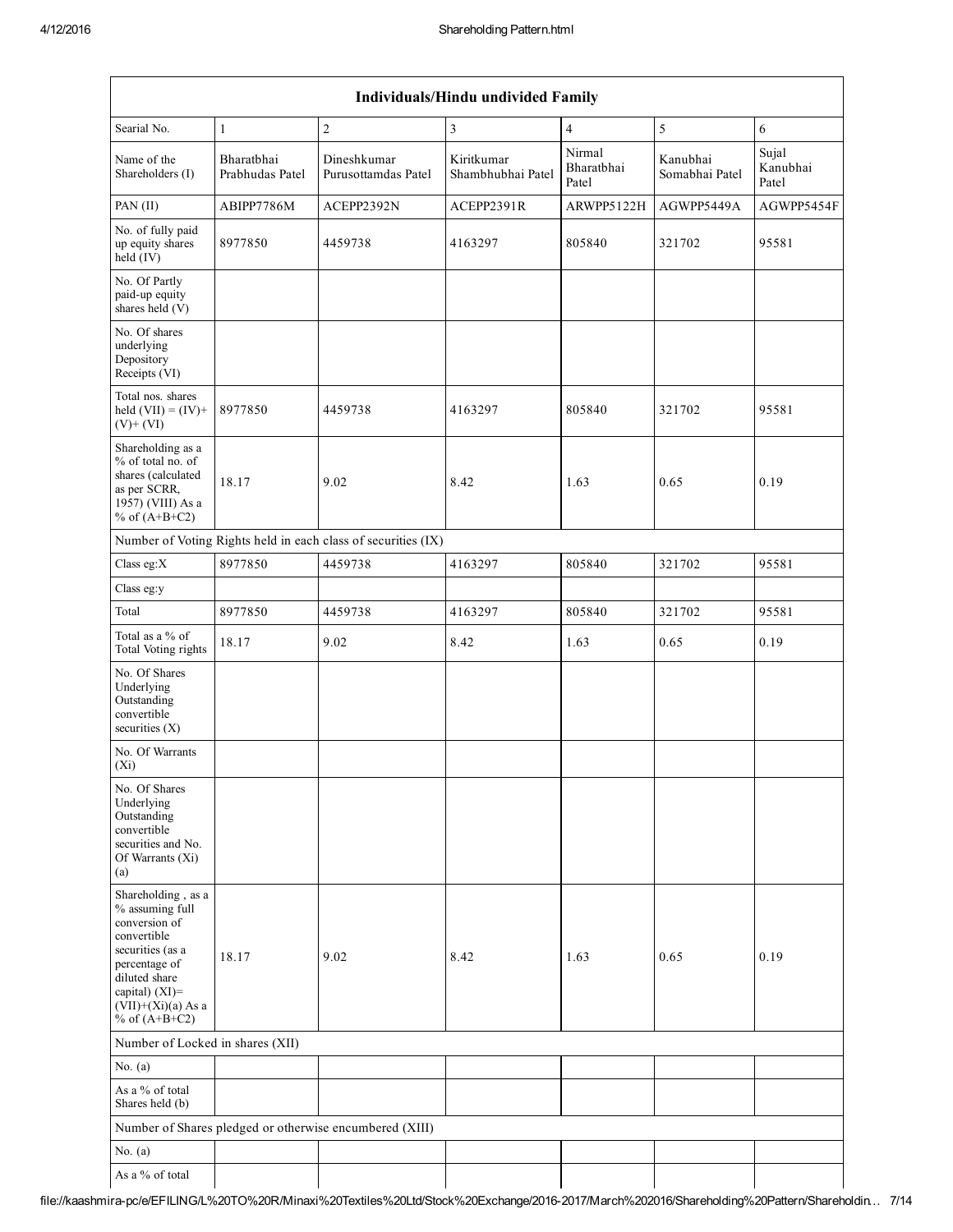## 4/12/2016 Shareholding Pattern.html

| Shares held (b)                                                      |         |         |         |        |        |       |
|----------------------------------------------------------------------|---------|---------|---------|--------|--------|-------|
| Number of equity<br>shares held in<br>dematerialized<br>form $(XIV)$ | 8977850 | 4457738 | 4160297 | 805840 | 321702 | 78581 |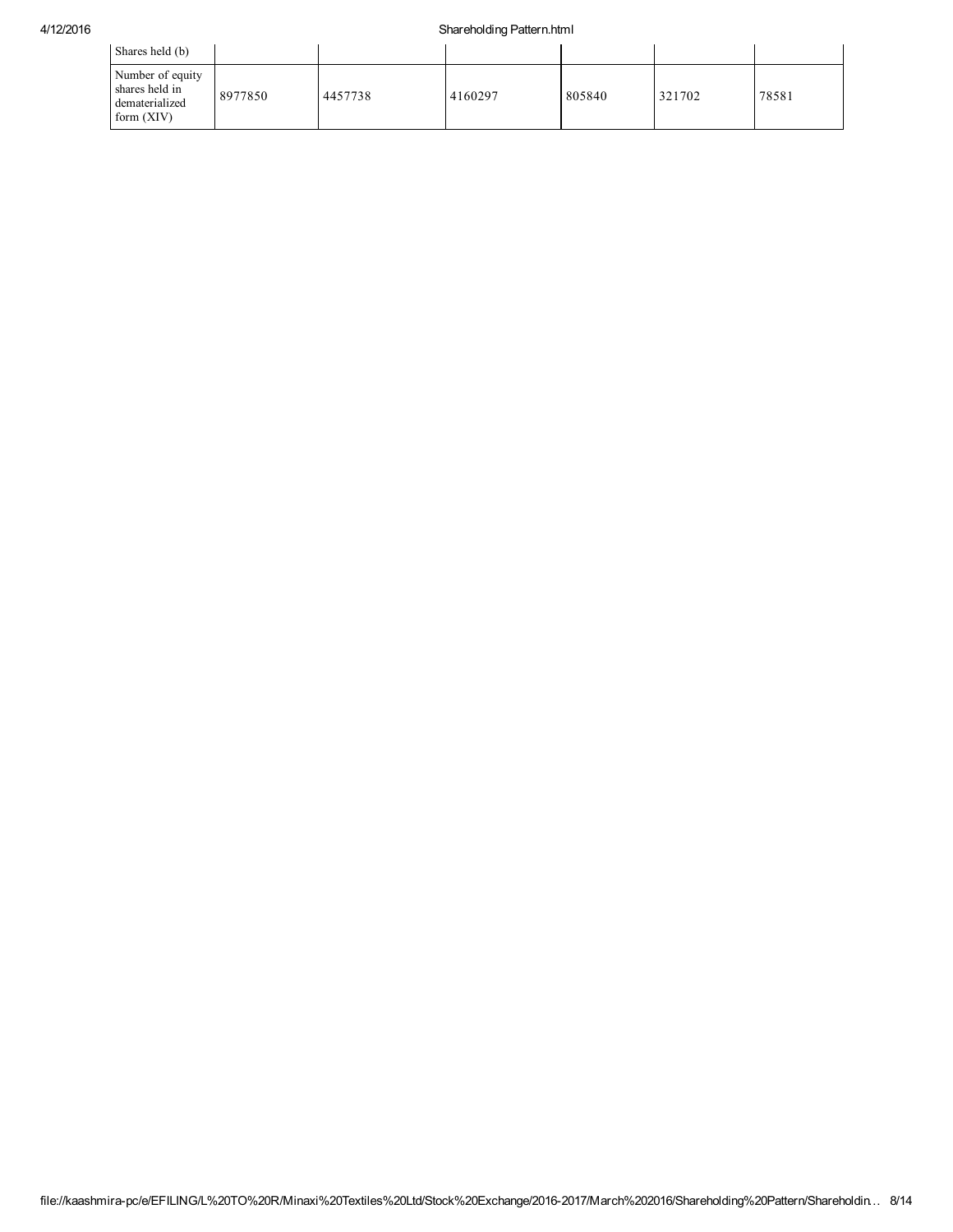|                                                                                                                                                                                          | Individuals/Hindu undivided Family                            |  |  |  |  |  |  |  |
|------------------------------------------------------------------------------------------------------------------------------------------------------------------------------------------|---------------------------------------------------------------|--|--|--|--|--|--|--|
| Searial No.                                                                                                                                                                              |                                                               |  |  |  |  |  |  |  |
| Name of the<br>Shareholders (I)                                                                                                                                                          | Click here to go back                                         |  |  |  |  |  |  |  |
| PAN (II)                                                                                                                                                                                 | Total                                                         |  |  |  |  |  |  |  |
| No. of fully paid<br>up equity shares<br>$held$ (IV)                                                                                                                                     | 18824008                                                      |  |  |  |  |  |  |  |
| No. Of Partly<br>paid-up equity<br>shares held (V)                                                                                                                                       |                                                               |  |  |  |  |  |  |  |
| No. Of shares<br>underlying<br>Depository<br>Receipts (VI)                                                                                                                               |                                                               |  |  |  |  |  |  |  |
| Total nos. shares<br>held $(VII) = (IV) +$<br>$(V) + (VI)$                                                                                                                               | 18824008                                                      |  |  |  |  |  |  |  |
| Shareholding as a<br>% of total no. of<br>shares (calculated<br>as per SCRR,<br>1957) (VIII) As a<br>% of $(A+B+C2)$                                                                     | 38.09                                                         |  |  |  |  |  |  |  |
|                                                                                                                                                                                          | Number of Voting Rights held in each class of securities (IX) |  |  |  |  |  |  |  |
| Class eg:X                                                                                                                                                                               | 18824008                                                      |  |  |  |  |  |  |  |
| Class eg:y                                                                                                                                                                               |                                                               |  |  |  |  |  |  |  |
| Total                                                                                                                                                                                    | 18824008                                                      |  |  |  |  |  |  |  |
| Total as a % of<br>Total Voting rights                                                                                                                                                   | 38.09                                                         |  |  |  |  |  |  |  |
| No. Of Shares<br>Underlying<br>Outstanding<br>convertible<br>securities $(X)$                                                                                                            |                                                               |  |  |  |  |  |  |  |
| No. Of Warrants<br>$(X_i)$                                                                                                                                                               |                                                               |  |  |  |  |  |  |  |
| No. Of Shares<br>Underlying<br>Outstanding<br>convertible<br>securities and No.<br>Of Warrants (Xi)<br>(a)                                                                               |                                                               |  |  |  |  |  |  |  |
| Shareholding, as a<br>% assuming full<br>conversion of<br>convertible<br>securities (as a<br>percentage of<br>diluted share<br>capital) (XI)=<br>$(VII)+(Xi)(a)$ As a<br>% of $(A+B+C2)$ | 38.09                                                         |  |  |  |  |  |  |  |
| Number of Locked in shares (XII)                                                                                                                                                         |                                                               |  |  |  |  |  |  |  |
| No. $(a)$                                                                                                                                                                                |                                                               |  |  |  |  |  |  |  |
| As a % of total<br>Shares held (b)                                                                                                                                                       |                                                               |  |  |  |  |  |  |  |
|                                                                                                                                                                                          | Number of Shares pledged or otherwise encumbered (XIII)       |  |  |  |  |  |  |  |
| No. $(a)$                                                                                                                                                                                |                                                               |  |  |  |  |  |  |  |
| As a % of total<br>Shares held (b)                                                                                                                                                       |                                                               |  |  |  |  |  |  |  |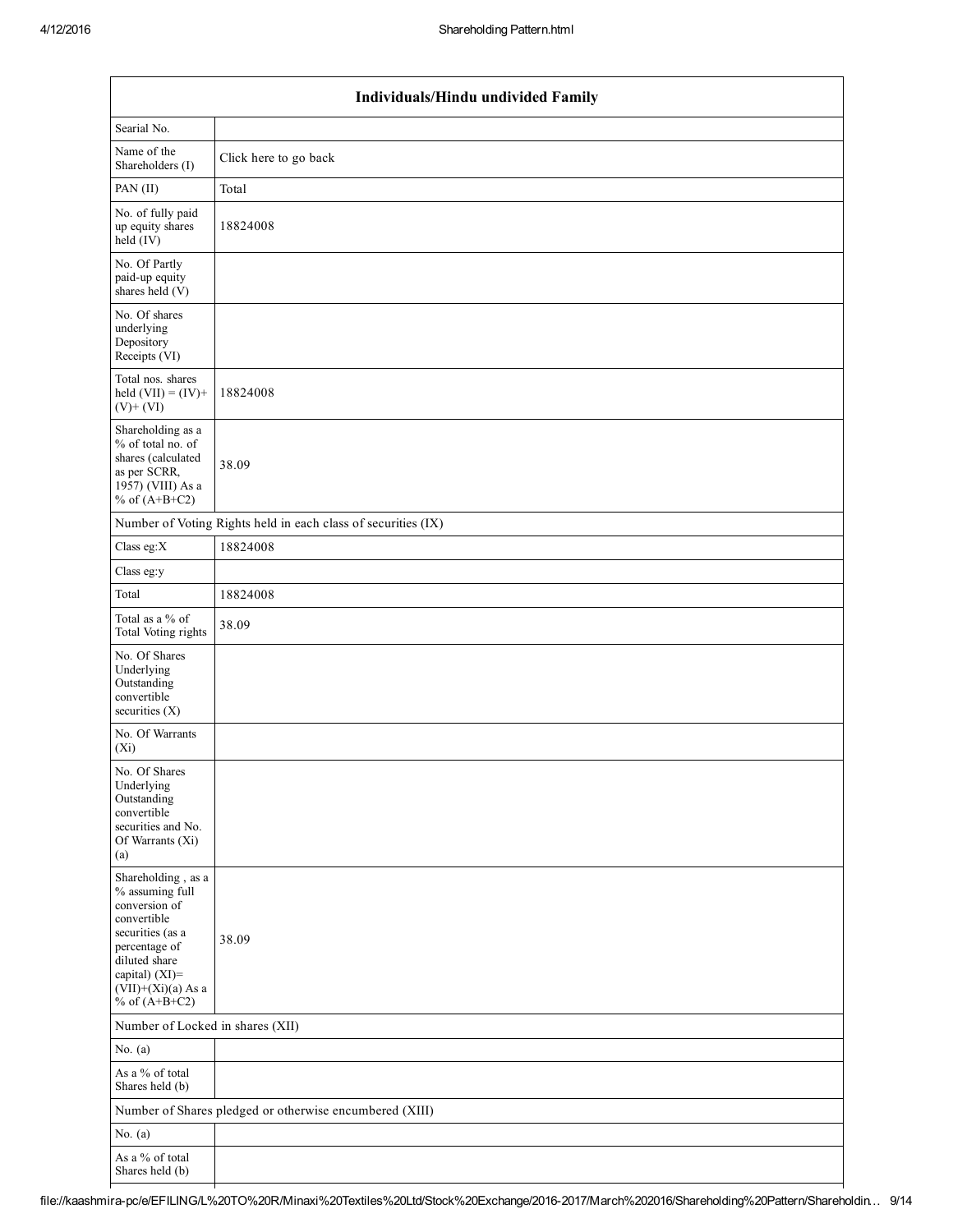| Number of equity |          |
|------------------|----------|
| shares held in   | 18802008 |
| dematerialized   |          |
| form (XIV)       |          |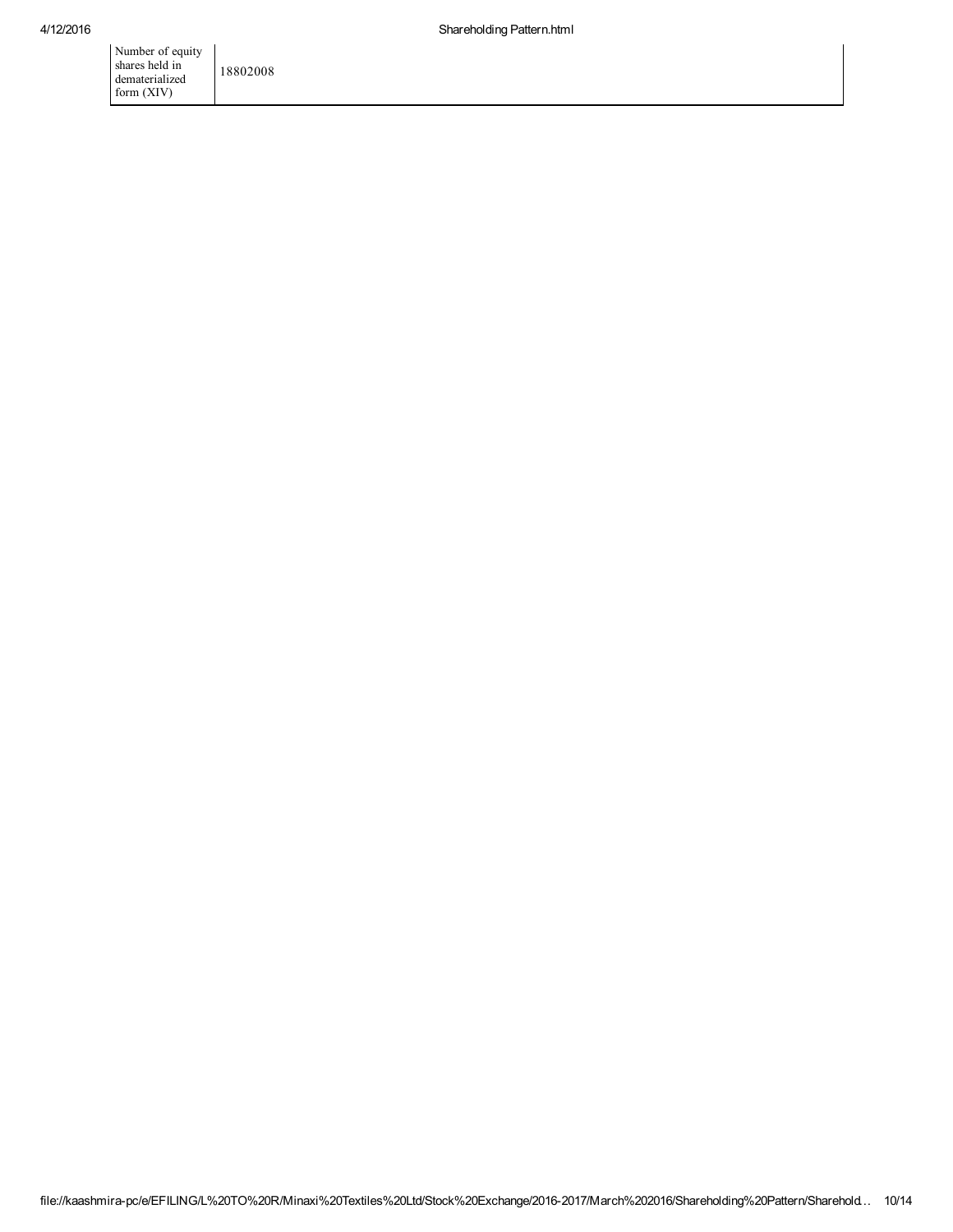|                                                                                                                                                                                         |                                                               |                                 | Individuals - ii. Individual shareholders holding nominal share capital in excess of Rs. 2 lakhs. |                          |
|-----------------------------------------------------------------------------------------------------------------------------------------------------------------------------------------|---------------------------------------------------------------|---------------------------------|---------------------------------------------------------------------------------------------------|--------------------------|
| Searial No.                                                                                                                                                                             | $\mathbf{1}$                                                  | $\overline{c}$                  | 3                                                                                                 |                          |
| Name of the<br>Shareholders (I)                                                                                                                                                         | MUKESH PURSHOTTAMDAS<br><b>PATEL</b>                          | <b>SUMAN S</b><br><b>ASRANI</b> | SAROJDEVI SATYANARAYAN<br><b>KABRA</b>                                                            | Click here to go<br>back |
| PAN (II)                                                                                                                                                                                | ACJPP1373J                                                    | AAMPA4484G                      | ABHPK6018L                                                                                        | Total                    |
| No. of fully paid<br>up equity shares<br>$held$ (IV)                                                                                                                                    | 3119648                                                       | 743250                          | 523190                                                                                            | 4386088                  |
| No. Of Partly<br>paid-up equity<br>shares held (V)                                                                                                                                      |                                                               |                                 |                                                                                                   |                          |
| No. Of shares<br>underlying<br>Depository<br>Receipts (VI)                                                                                                                              |                                                               |                                 |                                                                                                   |                          |
| Total nos. shares<br>held $(VII) = (IV) +$<br>$(V)+(VI)$                                                                                                                                | 3119648                                                       | 743250                          | 523190                                                                                            | 4386088                  |
| Shareholding as a<br>% of total no. of<br>shares (calculated<br>as per SCRR,<br>1957) (VIII) As a<br>% of $(A+B+C2)$                                                                    | 6.31                                                          | 1.5                             | 1.06                                                                                              | 8.88                     |
|                                                                                                                                                                                         | Number of Voting Rights held in each class of securities (IX) |                                 |                                                                                                   |                          |
| Class eg: X                                                                                                                                                                             | 3119648                                                       | 743250                          | 523190                                                                                            | 4386088                  |
| Class eg:y                                                                                                                                                                              |                                                               |                                 |                                                                                                   |                          |
| Total                                                                                                                                                                                   | 3119648                                                       | 743250                          | 523190                                                                                            | 4386088                  |
| Total as a % of<br>Total Voting rights                                                                                                                                                  | 6.31                                                          | 1.5                             | 1.06                                                                                              | 8.88                     |
| No. Of Shares<br>Underlying<br>Outstanding<br>convertible<br>securities $(X)$                                                                                                           |                                                               |                                 |                                                                                                   |                          |
| No. Of Warrants<br>$(X_i)$                                                                                                                                                              |                                                               |                                 |                                                                                                   |                          |
| No. Of Shares<br>Underlying<br>Outstanding<br>convertible<br>securities and No.<br>Of Warrants (Xi)<br>(a)                                                                              |                                                               |                                 |                                                                                                   |                          |
| Shareholding, as a<br>% assuming full<br>conversion of<br>convertible<br>securities (as a<br>percentage of<br>diluted share<br>capital) $(XI)$ =<br>$(VII)+(X)$ As a %<br>of $(A+B+C2)$ | 6.31                                                          | 1.5                             | 1.06                                                                                              | 8.88                     |
| Number of Locked in shares (XII)                                                                                                                                                        |                                                               |                                 |                                                                                                   |                          |
| No. $(a)$                                                                                                                                                                               |                                                               |                                 |                                                                                                   |                          |
| As a % of total<br>Shares held (b)                                                                                                                                                      |                                                               |                                 |                                                                                                   |                          |
| Number of equity<br>shares held in<br>dematerialized<br>form (XIV)                                                                                                                      | 3119648                                                       | 743250                          | 523190                                                                                            | 4386088                  |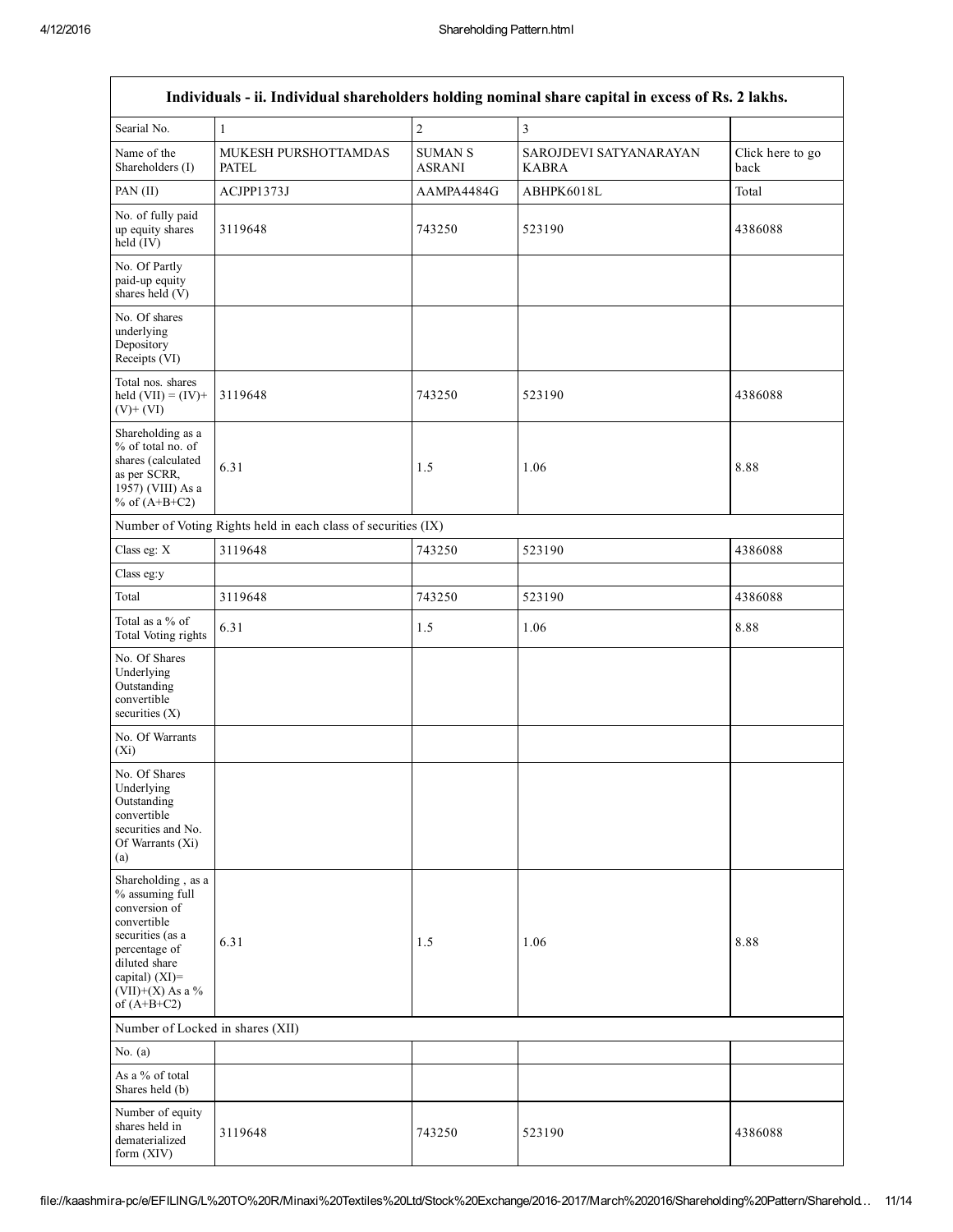| Any Other (specify)                                                                                                                                                                  |                            |                                  |                     |                                           |                                                             |                          |  |  |  |
|--------------------------------------------------------------------------------------------------------------------------------------------------------------------------------------|----------------------------|----------------------------------|---------------------|-------------------------------------------|-------------------------------------------------------------|--------------------------|--|--|--|
| Searial No.                                                                                                                                                                          | $\mathbf{1}$               | $\overline{c}$                   | $\overline{3}$      | $\overline{4}$                            | 5                                                           |                          |  |  |  |
| Category                                                                                                                                                                             | <b>Bodies</b><br>Corporate | Foreign<br>Individuals or<br>NRI | Clearing<br>Members | <b>Bodies Corporate</b>                   | <b>Bodies Corporate</b>                                     |                          |  |  |  |
| Category / More<br>than 1 percentage                                                                                                                                                 | Category                   | Category                         | Category            | More than 1 percentage<br>of shareholding | More than 1 percentage of<br>shareholding                   |                          |  |  |  |
| Name of the<br>Shareholders (I)                                                                                                                                                      |                            |                                  |                     | C D INTEGRATED<br><b>SERVICES LIMITED</b> | <b>MP PATEL</b><br><b>INFRASTRUCTURES PVT</b><br><b>LTD</b> | Click here to<br>go back |  |  |  |
| PAN (II)                                                                                                                                                                             |                            |                                  |                     | AABCC2483R                                | AAGCM2205G                                                  | Total                    |  |  |  |
| No. of the<br>Shareholders (I)                                                                                                                                                       | 89                         | 13                               | 3                   |                                           |                                                             | 105                      |  |  |  |
| No. of fully paid<br>up equity shares<br>held (IV)                                                                                                                                   | 3485179                    | 97369                            | 11351               | 1524506                                   | 1127830                                                     | 6246235                  |  |  |  |
| No. Of Partly<br>paid-up equity<br>shares held (V)                                                                                                                                   |                            |                                  |                     |                                           |                                                             |                          |  |  |  |
| No. Of shares<br>underlying<br>Depository<br>Receipts (VI)                                                                                                                           |                            |                                  |                     |                                           |                                                             |                          |  |  |  |
| Total nos. shares<br>held $(VII) = (IV) +$<br>$(V)$ + $(VI)$                                                                                                                         | 3485179                    | 97369                            | 11351               | 1524506                                   | 1127830                                                     | 6246235                  |  |  |  |
| Shareholding as a<br>% of total no. of<br>shares (calculated<br>as per SCRR,<br>1957) (VIII) As a<br>% of $(A+B+C2)$                                                                 | 7.05                       | 0.2                              | 0.02                | 3.09                                      | 2.28                                                        | 12.64                    |  |  |  |
| Number of Voting Rights held in each class of securities (IX)                                                                                                                        |                            |                                  |                     |                                           |                                                             |                          |  |  |  |
| Class eg: X                                                                                                                                                                          | 3485179                    | 97369                            | 11351               | 1524506                                   | 1127830                                                     | 6246235                  |  |  |  |
| Class eg:y                                                                                                                                                                           |                            |                                  |                     |                                           |                                                             |                          |  |  |  |
| Total                                                                                                                                                                                | 3485179                    | 97369                            | 11351               | 1524506                                   | 1127830                                                     | 6246235                  |  |  |  |
| Total as a % of<br>Total Voting rights                                                                                                                                               | 7.05                       | 0.2                              | 0.02                | 3.09                                      | 2.28                                                        | 12.64                    |  |  |  |
| No. Of Shares<br>Underlying<br>Outstanding<br>convertible<br>securities $(X)$                                                                                                        |                            |                                  |                     |                                           |                                                             |                          |  |  |  |
| No. Of Warrants<br>$(X_i)$                                                                                                                                                           |                            |                                  |                     |                                           |                                                             |                          |  |  |  |
| No. Of Shares<br>Underlying<br>Outstanding<br>convertible<br>securities and No.<br>Of Warrants (Xi)<br>(a)                                                                           |                            |                                  |                     |                                           |                                                             |                          |  |  |  |
| Shareholding, as a<br>% assuming full<br>conversion of<br>convertible<br>securities (as a<br>percentage of<br>diluted share<br>capital) (XI)=<br>$(VII)+(X)$ As a %<br>of $(A+B+C2)$ | 7.05                       | 0.2                              | 0.02                | 3.09                                      | 2.28                                                        | 12.64                    |  |  |  |

Number of Locked in shares (XII)